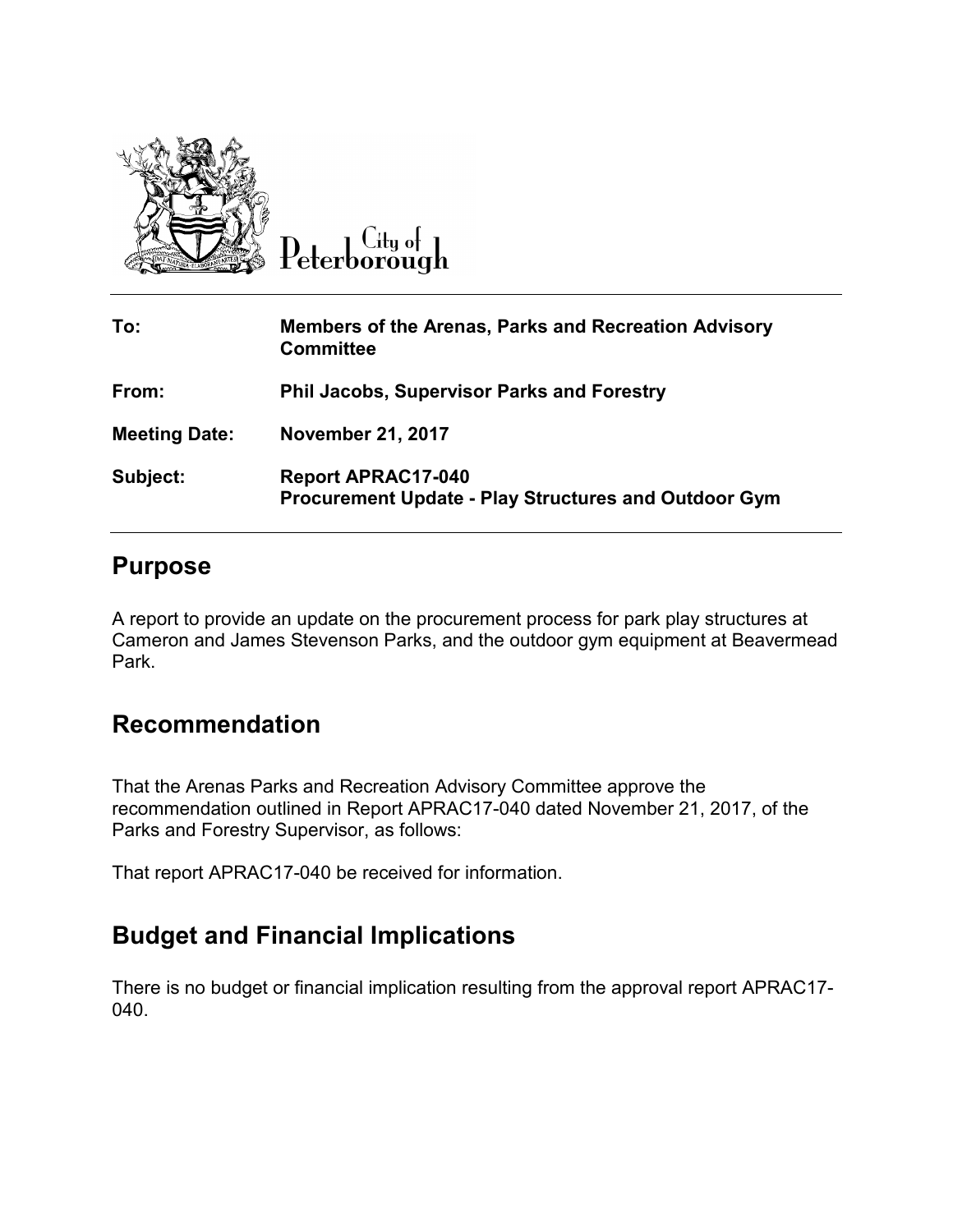## **Background**

The City of Peterborough released two Request for Proposal documents for the Design, Supply, and Installation of two play structures (RFP P-23-17), and for the Layout, Design, Supply and Installation of Outdoor Exercise Equipment (RFP P-24-17). The RFP's closed for bidding on October 19, 2017.

The two play structures, referred to in RFP P-23-17, are to be installed in Cameron Park and James Stevenson Park. The Cameron Park Neighbourhood Association contributed funds toward the project. This would be a new amenity, as there was no pre-existing play structure in that park. The balance of the project costs are covered by the City, through the 2017 Community Assistance capital budget. The intent of the James Stevenson play structure project is to replace an aged pre-existing structure, through the 2017 Playground Replacement capital budget.

The outdoor exercise equipment, referred to in RFP P-24-17, is to be installed within Beavermead Park, adjacent to the new accessible beach pathway. The local Rotary Clubs made a \$50,000 contribution to this \$90,000 project.

The submissions for both RFP's were evaluated by a Staff Evaluation Committee, consisting of a Recreationist, Purchasing Co-ordinator, Accessibility Co-ordinator and the Parks & Forestry Supervisor. The Staff Evaluation Committee recommended that both RFP's be cancelled for the following reasons;

1. Only one submission/proposal was received. Section 10.0, Item 10.7 of the RFP Attachment 1, under Terms, Conditions, and General Information "Accept/Reject", clearly states:

Should the City receive only one bid submission for goods/services that have a known multiple-source potential, the City reserves the right to recall or cancel the bid solicitation.

- 2. The City's vision was not communicated sufficiently enough within both RFP documents, resulting in the proponent's submission not meeting the intent of the RFP.
- 3. The City did not allow sufficient time for the full process of RFP, including posting, evaluation, award, and completion of the capital works before the end of the construction season.

Therefore, the Evaluation Committee will develop new RFP documents, for release in the second half of January 2018.